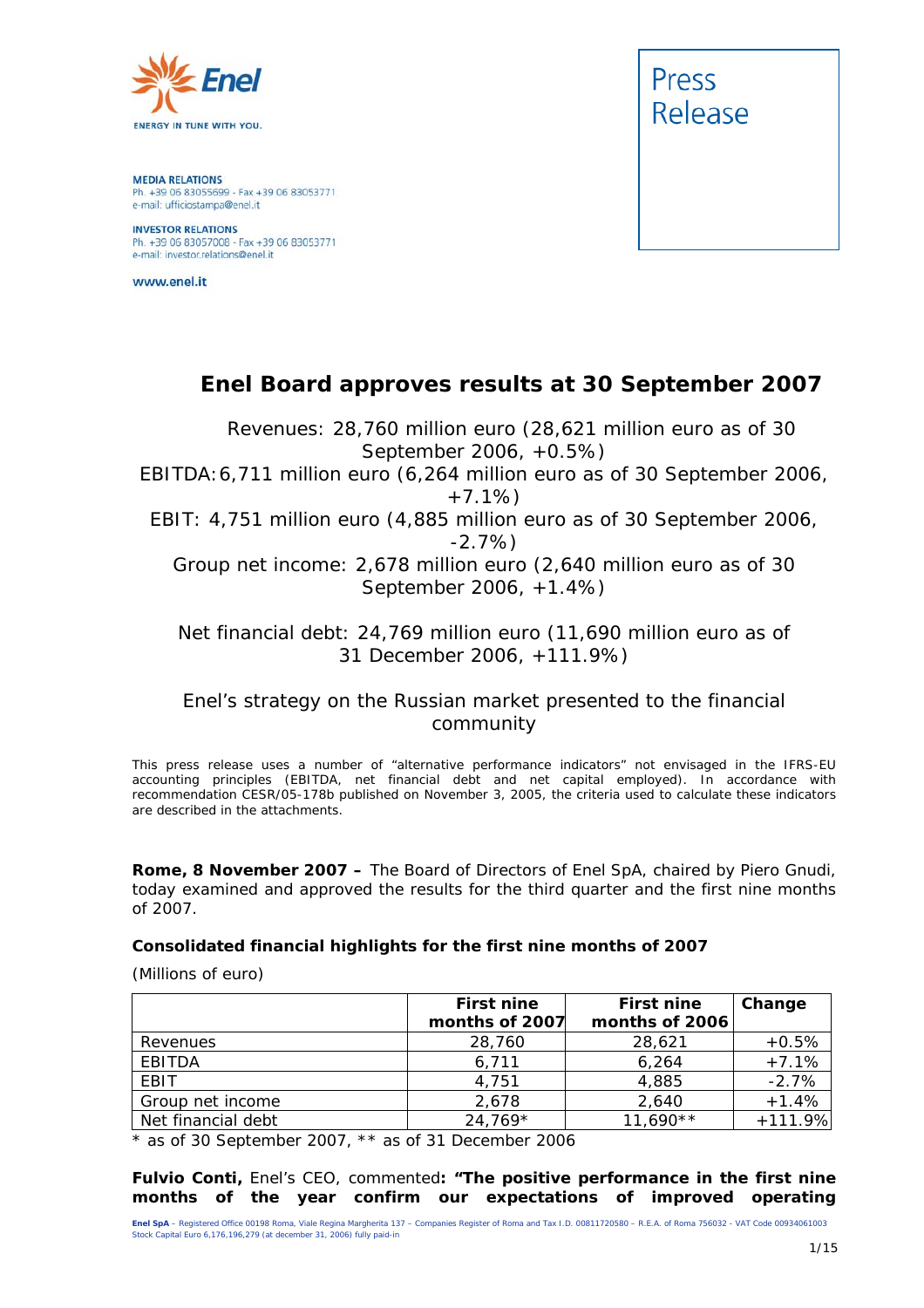



**performance for the full year 2007 compared to 2006. The International Division recorded a significant improvement of its results, and is now boosted by the successful takeover of Endesa and the expansion in Russia. Such transactions complete substantially Enel's international expansion, having the Group reached an optimal size, diversifying and improving its technology mix and presence in European and American markets".** 

#### **OPERATIONAL HIGHLIGHTS**

#### **Electricity and Gas Sales**

Enel Group's electricity sales to end customers in the first nine months of 2007 stand at 127.3 TWh (1 TWh =1 billion KWh) of which 106.5 TWh in Italy and 20.8 TWh abroad.

In Italy, overall sales of electricity to end customers remained essentially in line with those for the first nine months of 2006 (-0.5%). In particular, sales on the formerly regulated market fell from 91.8 TWh in the first nine months of 2006 to 78.0 TWh of the corresponding period in 2007 (-15.0%) owing to the progressive opening of the market which conversely led to an 87.5% increase in sales on the free market, which rose from 15.2 TWh in the first nine months of 2006 to 28.5 TWh during the same period in 2007.

Electricity sales abroad more than doubled, soaring from 10.0 TWh in the first nine months of 2006 to 20.8 TWh in the same period in 2007 (+108.0%) essentially as the result of the contribution of the Russian trading company RusEnergoSbyt which was consolidated as of the end of June of 2006.

In the domestic gas market, Enel continued its strategy of focusing on small-to-mediumsized firms (i.e. those with a consumption of less than 200,000 cubic meters a year). This strategy has led, compared to the same period last year, to a 6.3% increase in the number of customers (2,433,788 at the end of September 2007), notwithstanding a reduction of volumes sold (from 3.2 billion cubic meters in the first nine months of 2006 to 2.9 billion cubic meters in the same period of 2007). This was chiefly due to the warm weather conditions experienced in the first months of 2007 which consequently reduced the demand for gas in the residential as well as commercial segment by more than 15%.

#### **Power Generation**

Enel Group's total net power generation in the first nine months of 2007 amounted to 95.9 TWh, of which 69.9 TWh in Italy and 26.0 TWh abroad.

59.0% of the net production in Italy and abroad is generated by thermoelectrical power sources, while 29.9% is generated by renewable sources (hydroelectrical, wind, geothermal and biomass) and 11.1% from nuclear sources.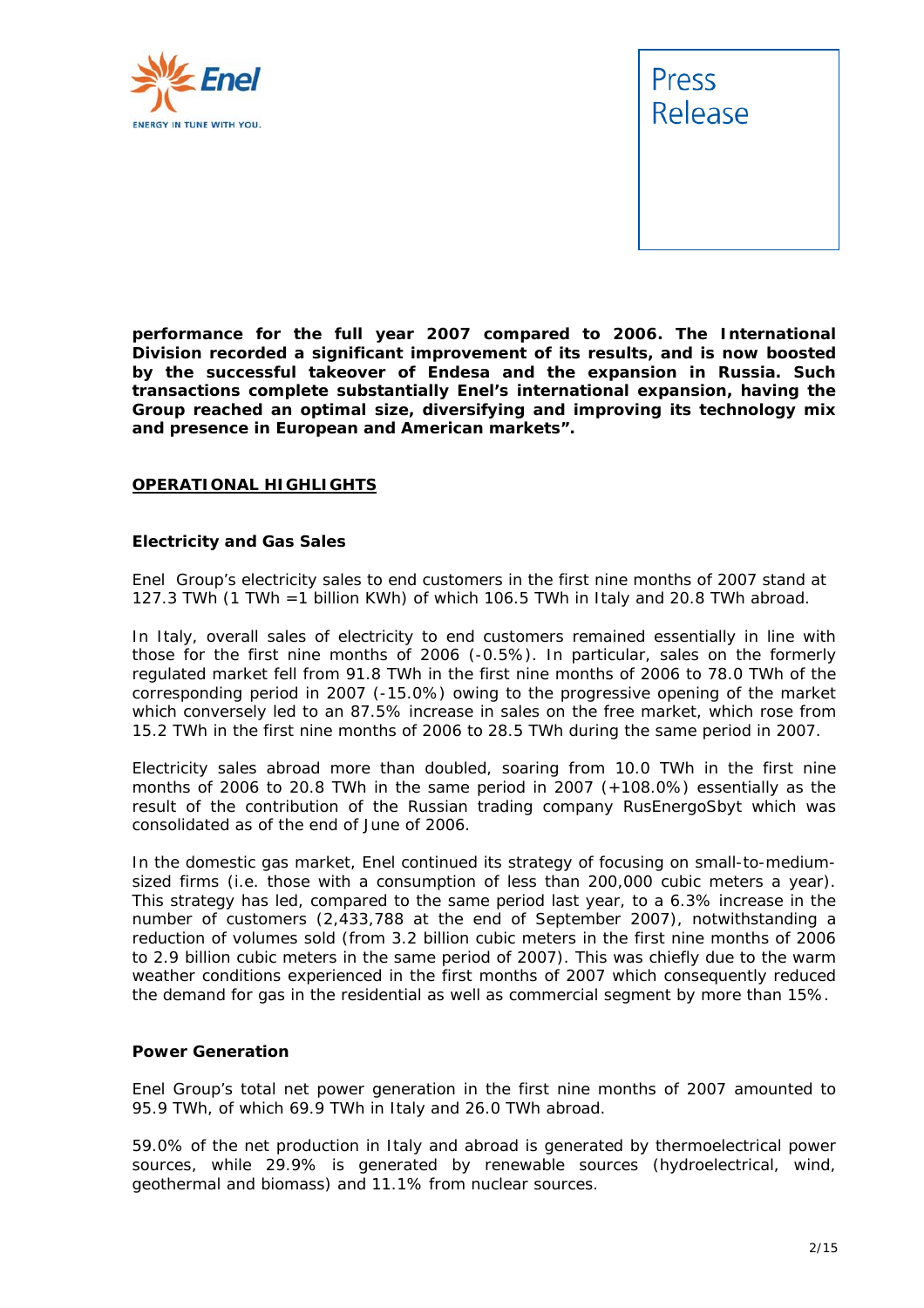



In Italy, the net production fell by 12.7%, going from 80.1 TWh to 69.9 TWh, owing both to a growth in imports (+13.8%) and gas shortage occurred in the first quarter of 2006. In particular, thermoelectrical generation (-8.0 TWh) and hydroelectrical production (-2.4 TWh) experienced a decrease.

The net production abroad rose from 18.5 TWh in the first nine months of 2006 to 26.0 TWh for the same period in 2007 (+40.5%). Such increase was mainly due to the consolidation of Slovenské élektrárne, which was carried out starting from the second quarter of 2006.

#### **Distribution of Electricity and Gas**

Electricity distributed by the Group in the first nine months of 2007 amounted to 201.0 TWh, of which 191.6 TWh in Italy and 9.4 TWh abroad. The volumes distributed in Italy are substantially in line with the figures posted in the same period of  $2006 (+0.6%)$  and essentially reflect the trend in the domestic electricity demand (+0.2%). Electricity volumes distributed abroad are in line with the figures of the first nine months of 2006 (9.3 TWh).

Gas distributed in Italy in the first nine months of 2007 amounted to 2.2 billion cubic meters, a decrease of 0.4 billion cubic meters against the same figures registered in the same period of 2006 (-15.4%) largely due to the warm weather conditions experienced in the first months of 2007.

#### **FINANCIAL HIGHLIGHTS**

#### **Consolidated results for the first nine months of 2007**

**Revenues** totalled 28,760 million euro in the first nine months of 2007, substantially in line (+0.5%) with those of the same period of 2006 (28,621 million euro).

**EBITDA** totalled 6,711 million euro in the first nine months of 2007, compared with 6,264 million euro posted in the same period of 2006, an increase of 447 million euro (+7.1%). The improvement is due to expansion in all of the operating Divisions, partially offset by lower margins by the Parent Company and in the Services and Other Activities area. More specifically, there was an EBITDA increase equal to 41.5% in the International Division, 15.1% in the Domestic Sales Division, 9.3% in the Domestic Infrastructure and Networks Division and 7.8% in the Domestic Generation and Energy Management Division.

**EBIT** came to 4,751 million euro in the first nine months of 2007, a drop of 134 million euro (-2.7%) against the same period of 2006. This decline largely reflects the contribution of gross income generated in 2006 in the amount of 263 million euro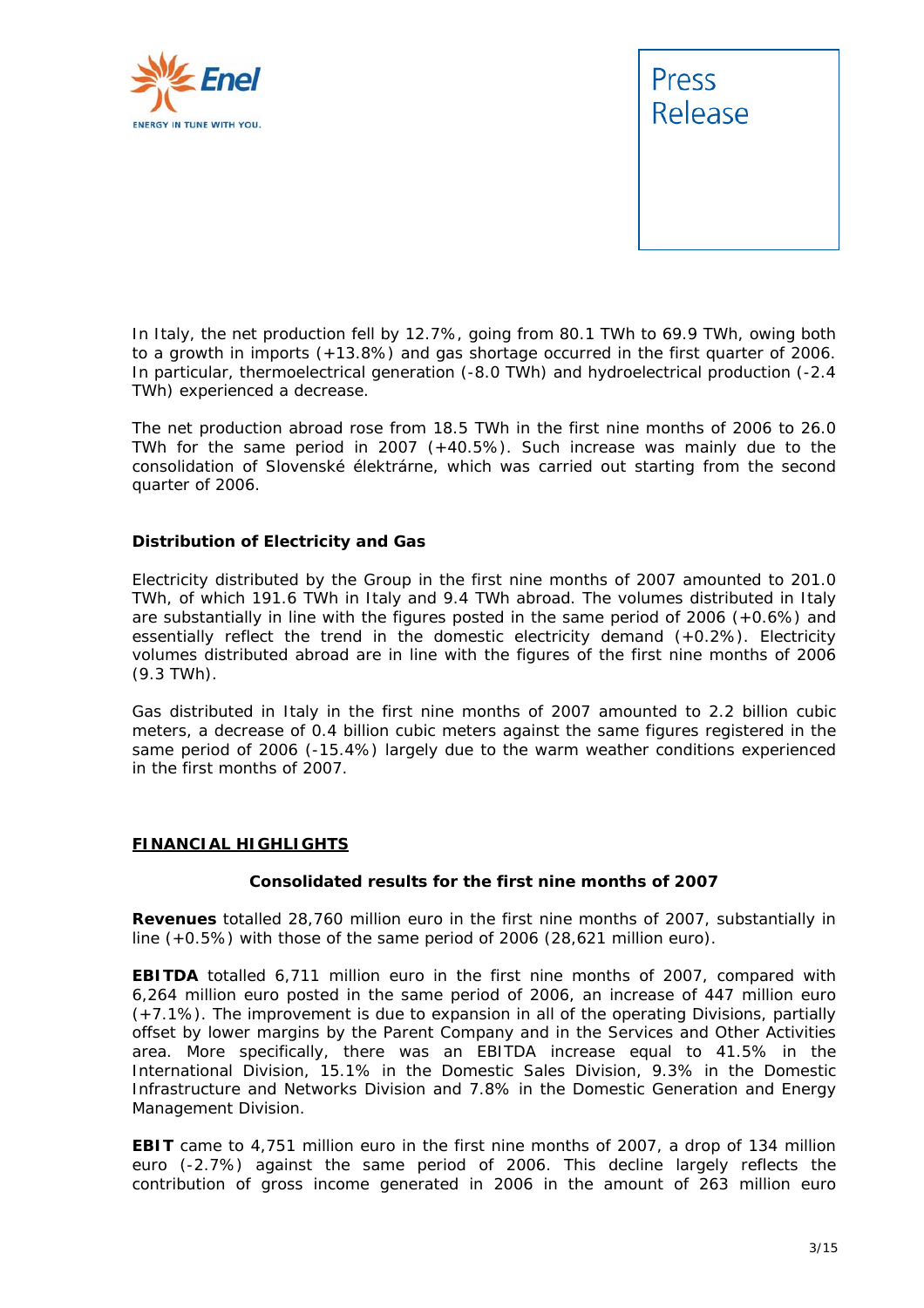



generated from the exchange of 30.97% of the share capital of Wind for 20.9% of Weather Investments.

**Group net income** amounted to 2,678 million euro compared with 2,640 million euro for the same period of 2006 (+1.4%) which also included a net income of 256 million euro coming from the aforementioned exchange of Wind for Weather shares. The growth of Group net income is also attributable to the positive effect of net dividends received by Endesa in the amount of 296 million euro.

**Net capital employed** at 30 September 2007 came to 43,745 million euro, 43.4% of which was financed by total shareholders' equity of 18,976 million euro and the remaining 56.6% by net financial debt of 24,769 million euro. This figure increased of 13,079 million euro (+111.9%) from 11,690 million euro as of 31 December 2006, primarily as a result of important foreign acquisitions abroad in the process of being completed as of 30 September 2007. The **debt/equity ratio** as of 30 September 2007 was 1.31, compared with 0.61 at end-2006.

**Capital Expenditure** in the first 9 months of 2007 amounted to 2,518 million euro, an increase of 723 million euro against the same period of 2006 (+40.3%). Growth mainly stems from increased investments in power plants in Italy and abroad.

**Group employees** at 30 September 2007 stood at 56,057, a decrease of 2,491 units from the 58,548 employees at the end of 2006. The reduction is mainly due to a negative net balance between new hires and terminations of 2,635 units.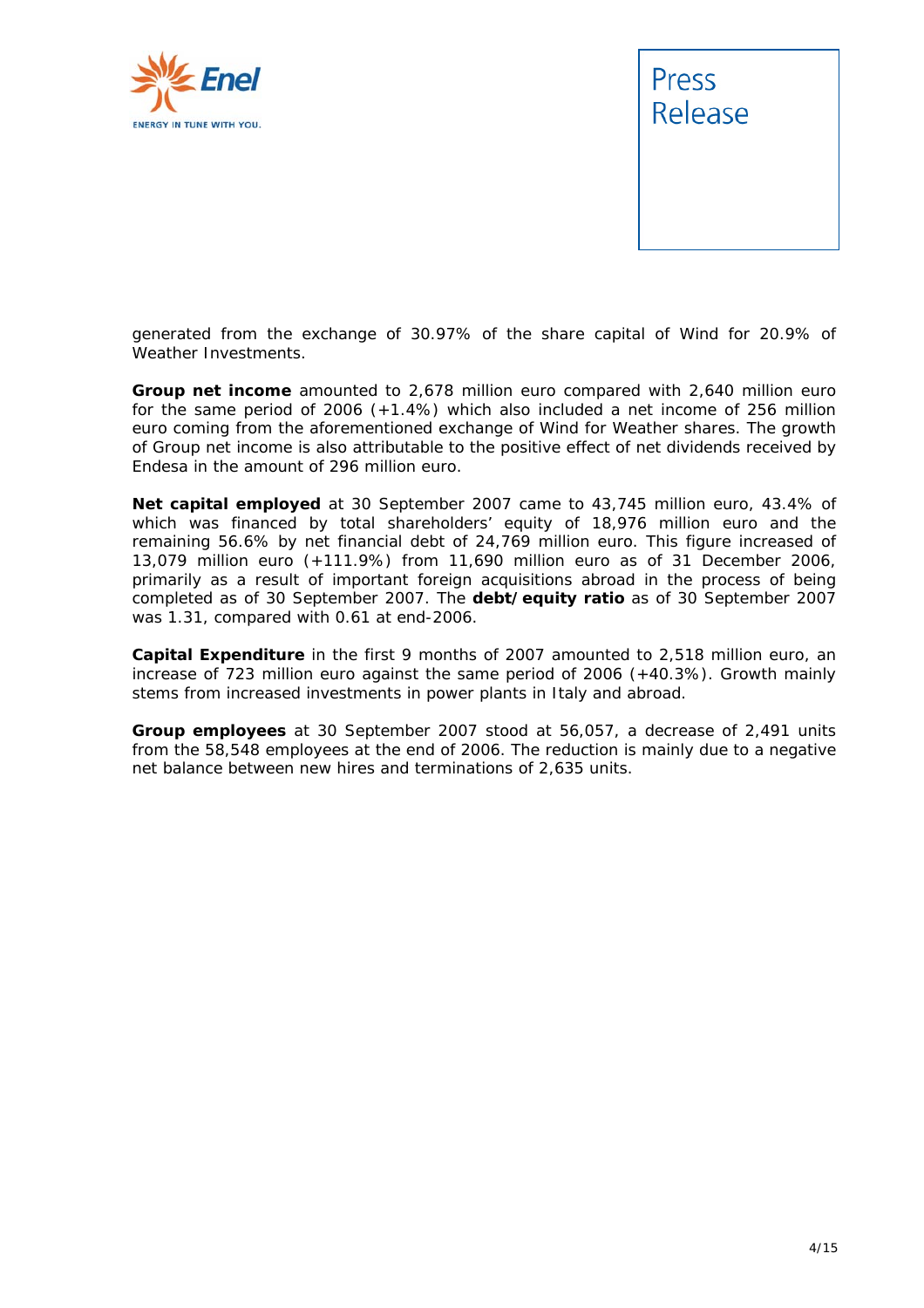



#### **Consolidated Results for the Third Quarter of 2007**

#### **Consolidated financial highlights for the third quarter of 2007**

*(millions of euro)* 

|                  | Third quarter<br>2007 | Third quarter<br>2006 | Change   |
|------------------|-----------------------|-----------------------|----------|
| Revenues         | 9,903                 | 9,556                 | $+3.6%$  |
| EBITDA           | 2,249                 | 1,903                 | $+18.2%$ |
| EBIT             | 1,617                 | 1,320                 | $+22.5%$ |
| Group net income | 696                   | 662                   | $+5.1%$  |

**Revenues** for the period came to 9,903 million euro, an increase of 3.6% over the third quarter of 2006.

**EBITDA** in the third quarter of 2007 totalled 2,249 million euro compared to 1,903 million euro for the same period of 2006, an increase of 346 million euro (+18.2%). Such increase reflects an overall growth across all operating Divisions partially offset by the reduction in margins by the Parent Company and the Services and Other Activities area.

**EBIT** for the third quarter of 2007 totalled 1,617 million euro, an increase of 297 million euro (+22.5%) compared to the same period of 2006. This result, compared to the increase in Ebitda, reflects higher depreciation, amortization and impairment losses amounting to 49 million euro (+8.4%).

**Group net income** in the third quarter of 2007 amounted to 696 million euro, an increase of 34 million euro (+5.1%) compared to the same period in 2006.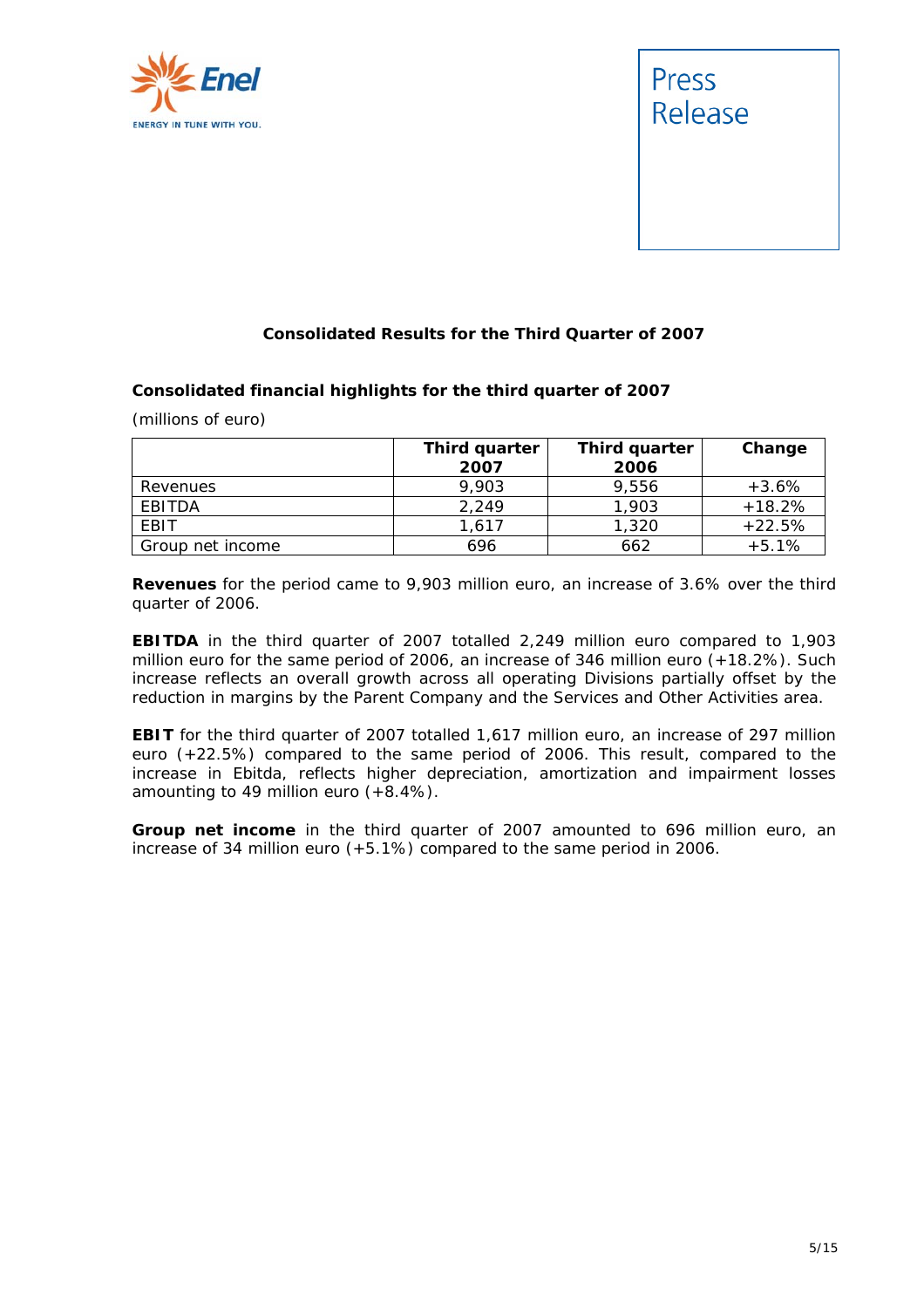

#### **SIGNIFICANT EVENTS FOLLOWING THE CLOSING OF THE THIRD QUARTER**

Press

Release

#### **PUBLIC TENDER OFFER FOR ENDESA**

On **5 October,** the Comision Nacional del Mercado de Valores (CNMV) announced that the level of acceptances of the Public Tender Offer jointly launched by Enel Energy Europe (EEE) and Acciona was equal to 46.05% of Endesa's share capital. In accordance with the agreement stipulated by EEE and Acciona, EEE acquired 42.08% and Acciona acquired 3.97% of Endesa's share capital. Following the conclusion of the Public Tender Offer, EEE and Acciona respectively own 67.05% and 25.01% of Endesa's share capital.

On **18 October**, the Board of Directors of Endesa, through co-optation, appointed several new board members in order to align its composition to the Endesa's ownership structure deriving from the outcome of the Public Tender Offer.

On **22 October**, the Spanish Ministry of Industry, Tourism and Trade notified the partial acceptance of the administrative appeal filed by Enel and Acciona against certain conditions imposed by the Spanish National Energy Commission (CNE) on the Public Tender Offer for Endesa.

#### **OGK-5**

On **24 October**, Enel, through its subsidiary Enel Investment Holding (EIH), entered into an agreement for the purchase from Credit Suisse of 7.15% of the share capital of OGK-5 for a total consideration of 10,769 million rubles (equal to approximately 304 million euro). Following the completion of the transaction, EIH holds approximately 37.15% of OGK-5's share capital and, having exceeded the 30% threshold, is committed, in compliance with Russian laws and regulations, to launch a Public Tender Offer for the entire share capital of the company at a price per share no lower than 4.4275 rubles (the highest purchase price paid by the Offeror for OGK-5 shares over the last six months).

#### **BLUE LINE**

On **24 October**, Enel, through its subsidiary EIH, completed the acquisition for 1.1 million euro of 100% of Blue Line, a Romanian company which owns rights to develop wind power projects in the Dobrogea region with a capacity of about 200 MW. The projects are planned to become operational in 2010.

#### **OUTLOOK**

With the success of the Public Tender Offer for Endesa and the strengthening of the Group's presence in Russia, Enel has essentially completed its international expansion and transformed itself into a multinational energy company.

It is expected that the operating cash flows generated by the Enel Group as a whole will ensure sufficient resources to meet the financial commitments associated with the above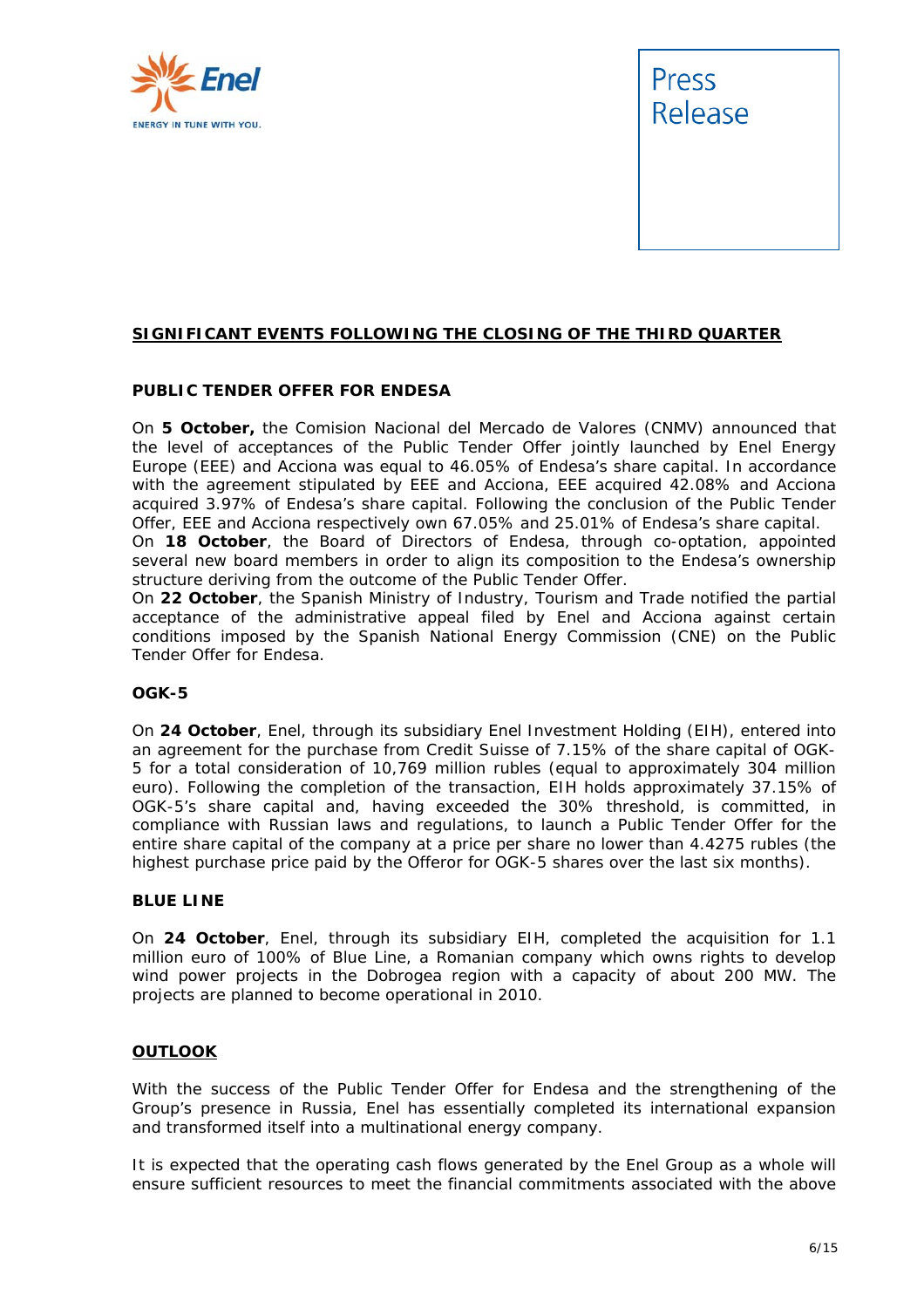



mentioned acquisitions as well as to respect the dividend policy announced to the markets.

Work also continues on programs to achieve operating excellence and growth in the domestic free market, as well as investment plans for research and in the area of renewable energy sources.

It is expected that the new international scale achieved and all the activities carried out in the various areas will generate positive effects already in 2007, whose financial results are expected to improve compared with that of 2006.

#### **ENEL'S STRATEGIES IN THE RUSSIAN MARKET**

In the conference call dedicated to illustrate the results of the first nine months of 2007 to the financial community, the CEO Fulvio Conti will provide an update of the strategy being followed by the Group in the Russian market. We are offering an advance summary of this update. The entire presentation will be available on the following web site *www.enel.it,* in the *Investor Relations section,* concurrently with the beginning of the conference call scheduled for 5:30 pm today.

The Group's presence in the Russia dates back to 2004, when Enel was awarded a threeyear contract for the management and doubling of the power output of a combined-cycle power plant near Saint Petersburg. Enel's presence has since then continued to develop until now thanks to acquisitions in upstream gas (through a 40% stake in Enineftegaz), power generation (by means of a stake in OGK-5, which is currently equal to 37.15%) and sale (through a 49.5% stake in RusEnergoSbyt, the largest power supplier in Russia) which has led Enel to become the first foreign group to have a vertically integrated presence in the sector.

The Russian energy market is today extremely attractive to investors. It is a market which enjoys a growth rate which is double that of Western European countries (with a demand for new generation capacity estimated at 40 GW until 2010) and is characterized by a liberalization process which should be completed by 2011. Against this backdrop, OGK-5 (the power generation company which Enel intends to control, following the Public Tender Offer which is currently being examined by the FSFR, the Russian financial market regulator) operates in an area experiencing a significant growth rate, i.e. that of the European part of Russia and the Urals, where it has a well-balanced coal and gas fuel mix.

The OGK-5 development plan for the 2007-2012 period foresees investments amounting to 2.37 billion euro, of which 670 million euro in new generation capacity, 495 million euro in works aimed at improving the existing power plants' environmental compatibility and safety and 1.2 billion euro to modernize and improve the efficiency of the plants themselves in order to extend their useful life. It is expected that such investments will be financed through OGK-5 operating cash flow.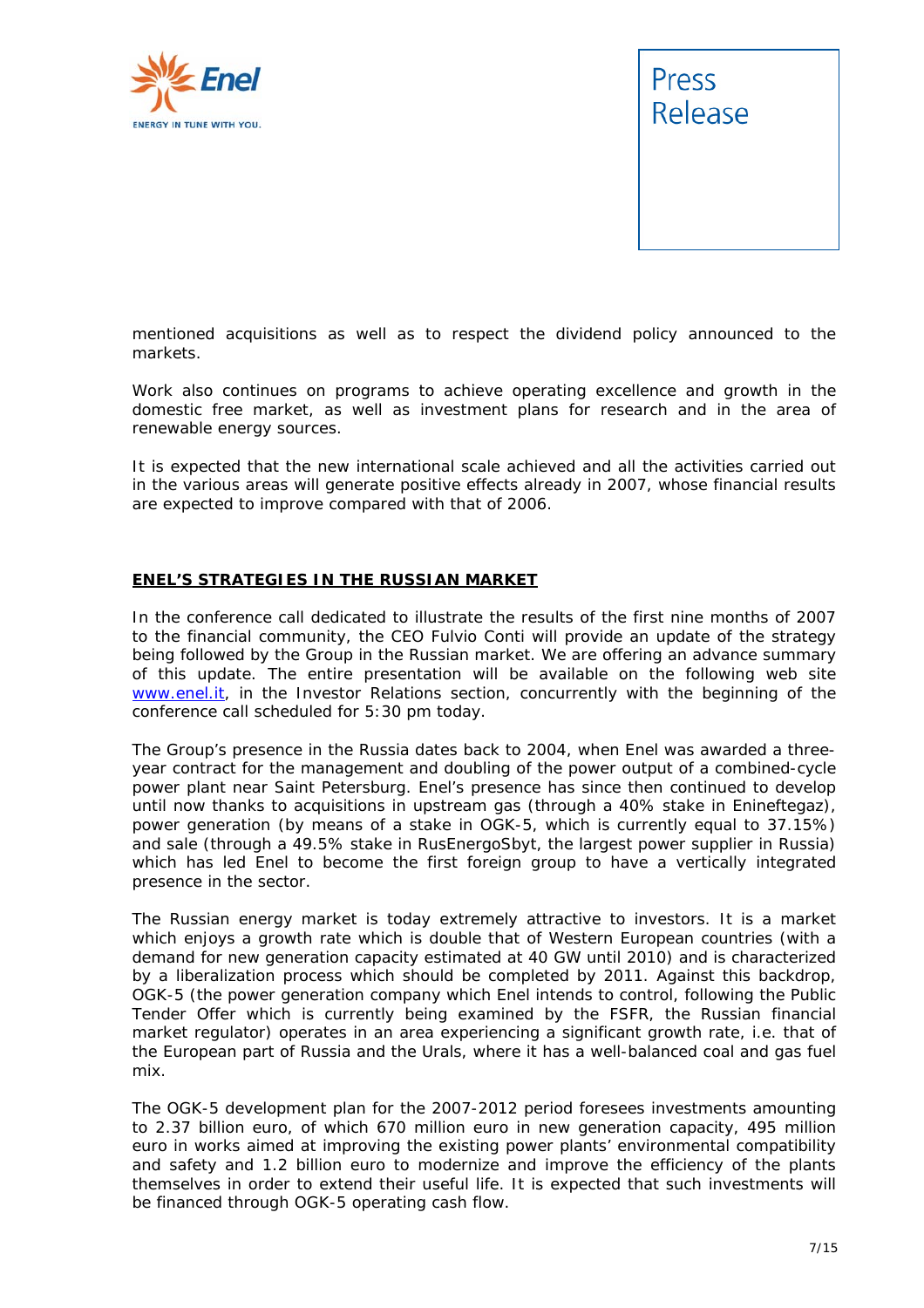



Fulvio Conti concluded his presentation by saying: "We foresee that Enel's vertically integrated position and expertise in the Russian energy market can create additional value for OGK-5 and boost the Group's profitability with sizable operating results".

A detailed disclosure on the expected impacts on Enel results due to its strategy on the Russian market will come in March 2008 on the occasion of the new industrial plan presentation.

*At 5:30 pm a conference call will be held to present the results for the first nine months of 2007 and Enel's strategies in the Russian market to financial analysts and institutional investors .Journalists are also invited to listen in on the call.* 

*The tables of the results of the main business areas (which do not include intercompany eliminations and the results of the Parent Company), together with the condensed consolidated income statement, balance sheet and cash flow statements are attached below. A summary of the "alternative performance indicators" is also attached.* 

*Pursuant to article 154-bis, paragraph 2, of the Unified Financial Act of February 24, 1998, the executive in charge of preparing the corporate accounting documents at Enel, Luigi Ferraris, declares that the accounting information contained in this press release corresponds to document results, books and accounting records.*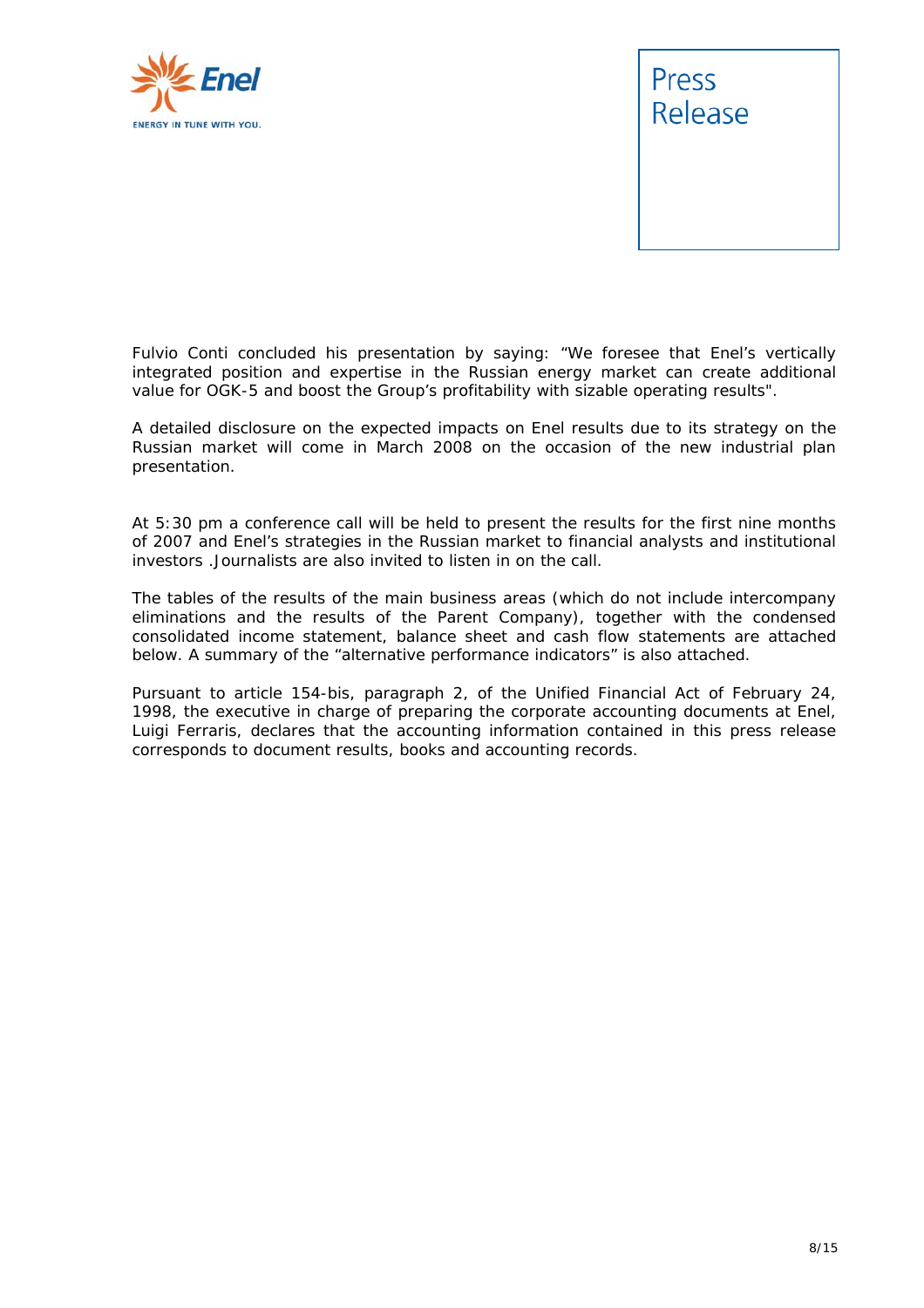



#### **ALTERNATIVE PERFORMANCE INDICATORS**

The following section describes a number of "alternative performance indicators", not envisaged under the IFRS-EU accounting principles, which are used in this press release in order to facilitate the assessment of the Group's performance and financial position.

 **EBITDA**: an indicator of Enel's operating performance, calculated as "Operating income" plus "Depreciation, amortization and impairment losses" and deducting "Income from equity exchange transaction".

 **Net financial debt**: an indicator of Enel's financial structure, calculated as the sum of "Long-term loans", the current portion of such loans and "Short-term loans" net of "Cash and cash equivalents" and the current and non-current financial assets (financial receivables and securities other than equity investments) included in the "Other current assets" and "Other non current assets".

 **Net capital employed** is calculated as the sum of "Current assets" and "Non-current assets" net of "Current liabilities" and "Non-current liabilities" excluding items previously considered in the definition of "Net financial debt".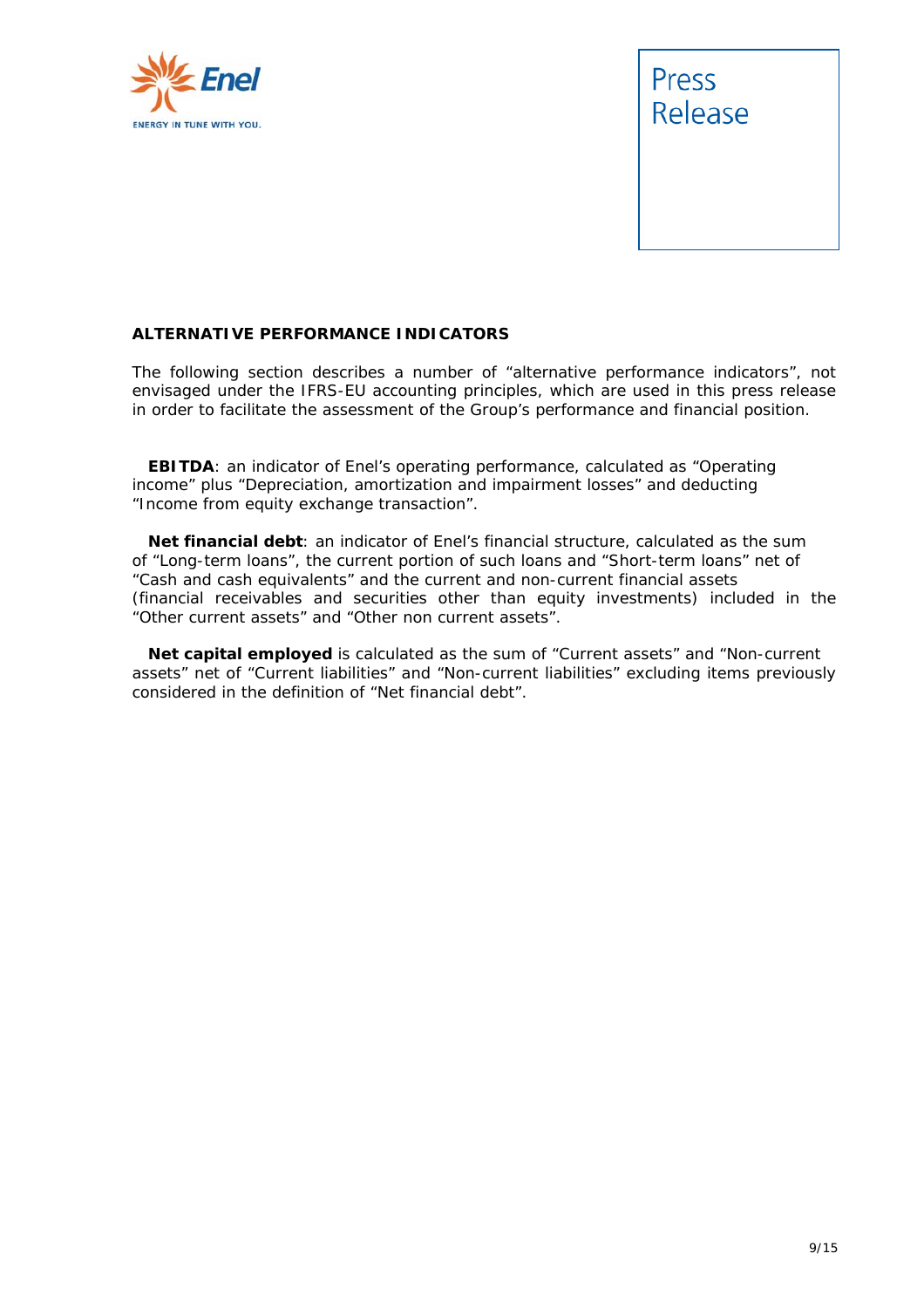

#### **Domestic Sales Division**

| <b>Results</b> (euro million): |                             |                             |        |                         |                         |          |  |
|--------------------------------|-----------------------------|-----------------------------|--------|-------------------------|-------------------------|----------|--|
|                                | <b>First nine</b><br>months | <b>First nine</b><br>months | Change | <b>Third</b><br>quarter | <b>Third</b><br>quarter | Change   |  |
|                                | 2007                        | 2006                        |        | 2007                    | 2006                    |          |  |
| Revenues                       | 16,066                      | 15,914                      | 1.0%   | 5,449                   | 5,138                   | 6.1%     |  |
|                                |                             |                             |        |                         |                         |          |  |
| Ebitda                         | 191                         | 166                         | 15.1%  | 76                      | 12                      |          |  |
| Ebit                           | 18                          | 85                          | -78.8% | 41                      | (20)                    |          |  |
| Capex                          | 24                          | 22                          | 9.1%   | ℸ                       | 8                       | $-12.5%$ |  |

#### **Domestic Generation and Energy Management Division**

#### **Results** (euro million)**:**

|          | <b>First nine</b><br>months | <b>First nine</b><br>months | Change | <b>Third</b><br>quarter | <b>Third</b><br>quarter | Change |
|----------|-----------------------------|-----------------------------|--------|-------------------------|-------------------------|--------|
|          | 2007                        | 2006                        |        | 2007                    | 2006                    |        |
|          |                             |                             |        |                         |                         |        |
| Revenues | 12,383                      | 11,719                      | 5.7%   | 4,559                   | 3,814                   | 19.5%  |
|          |                             |                             |        |                         |                         |        |
| Ebitda   | 2,861                       | 2,653                       | 7.8%   | 950                     | 795                     | 19.5%  |
|          |                             |                             |        |                         |                         |        |
| Ebit     | 2,162                       | 1.969                       | 9.8%   | 716                     | 548                     | 30.7%  |
|          |                             |                             |        |                         |                         |        |
| Capex    | 781                         | 526                         | 48.5%  | 292                     | 210                     | 39.0%  |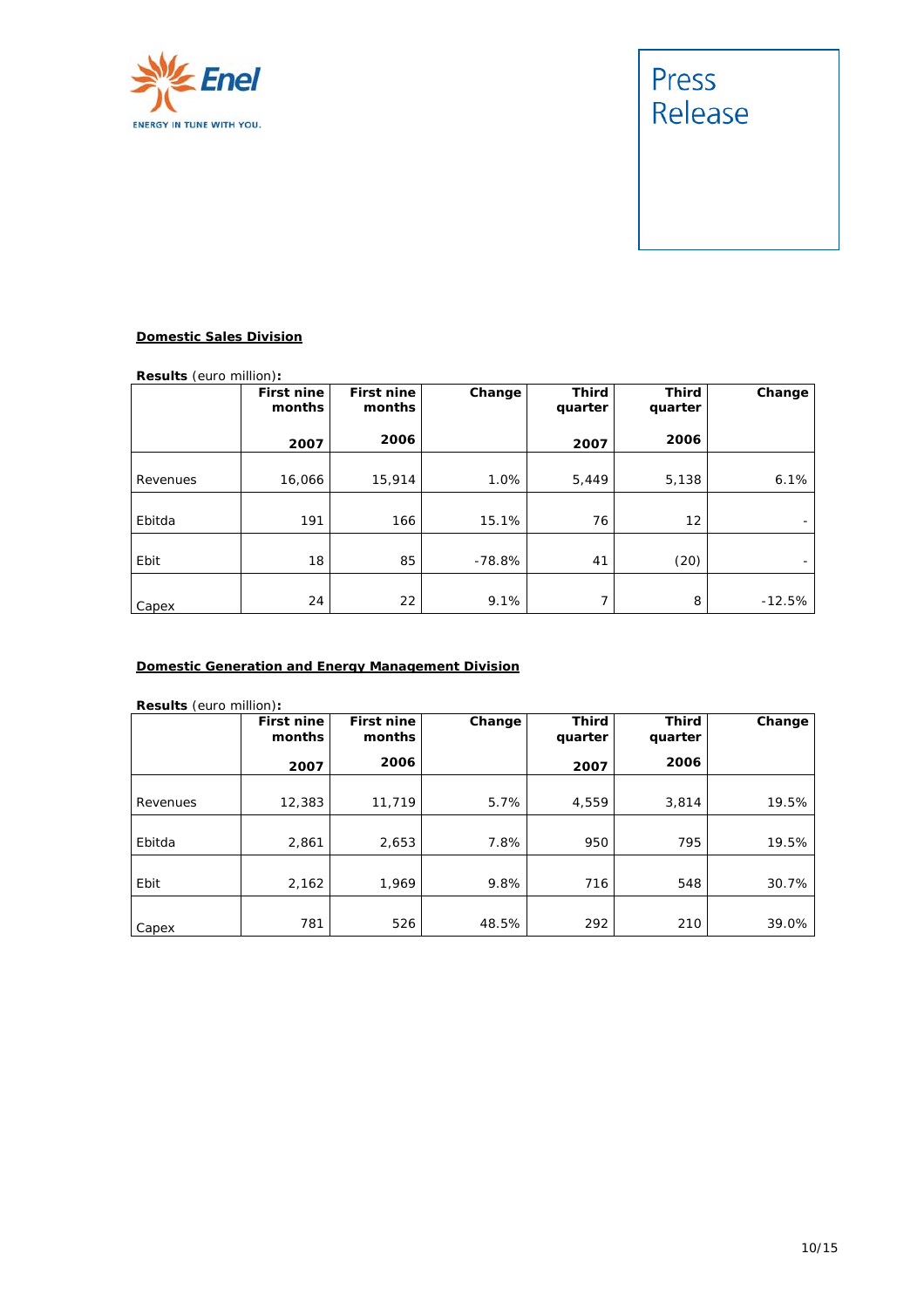

#### **Domestic Infrastructure and Networks Division**

| <b>Results</b> (euro million): |                             |                             |        |                         |                         |        |
|--------------------------------|-----------------------------|-----------------------------|--------|-------------------------|-------------------------|--------|
|                                | <b>First nine</b><br>months | <b>First nine</b><br>months | Change | <b>Third</b><br>quarter | <b>Third</b><br>quarter | Change |
|                                | 2007                        | 2006                        |        | 2007                    | 2006                    |        |
|                                |                             |                             |        |                         |                         |        |
| Revenues                       | 4,137                       | 4,080                       | 1.4%   | 1,393                   | 1,313                   | 6.1%   |
|                                |                             |                             |        |                         |                         |        |
| Ebitda                         | 2,758                       | 2,524                       | 9.3%   | 976                     | 788                     | 23.9%  |
|                                |                             |                             |        |                         |                         |        |
| Ebit                           | 2,124                       | 1,922                       | 10.5%  | 762                     | 588                     | 29.6%  |
|                                |                             |                             |        |                         |                         |        |
| Capex                          | 1,001                       | 979                         | 2.2%   | 336                     | 331                     | 1.5%   |

#### **International Division**

**Results** (euro million)**:** 

|          | First nine<br>months | <b>First nine</b><br>months | Change | <b>Third</b><br>quarter | <b>Third</b><br>quarter | Change    |
|----------|----------------------|-----------------------------|--------|-------------------------|-------------------------|-----------|
|          | 2007                 | 2006                        |        | 2007                    | 2006                    |           |
|          |                      |                             |        |                         |                         |           |
| Revenues | 3,076                | 2,125                       | 44.8%  | 1,020                   | 861                     | 18.5%     |
|          |                      |                             |        |                         |                         |           |
| Ebitda   | 873                  | 617                         | 41.5%  | 246                     | 244                     | 0.8%      |
|          |                      |                             |        |                         |                         |           |
| Ebit     | 491                  | 415                         | 18.3%  | 120                     | 164                     | $-26.8\%$ |
|          |                      |                             |        |                         |                         |           |
| Capex    | 671                  | 228                         | -      | 358                     | 98                      |           |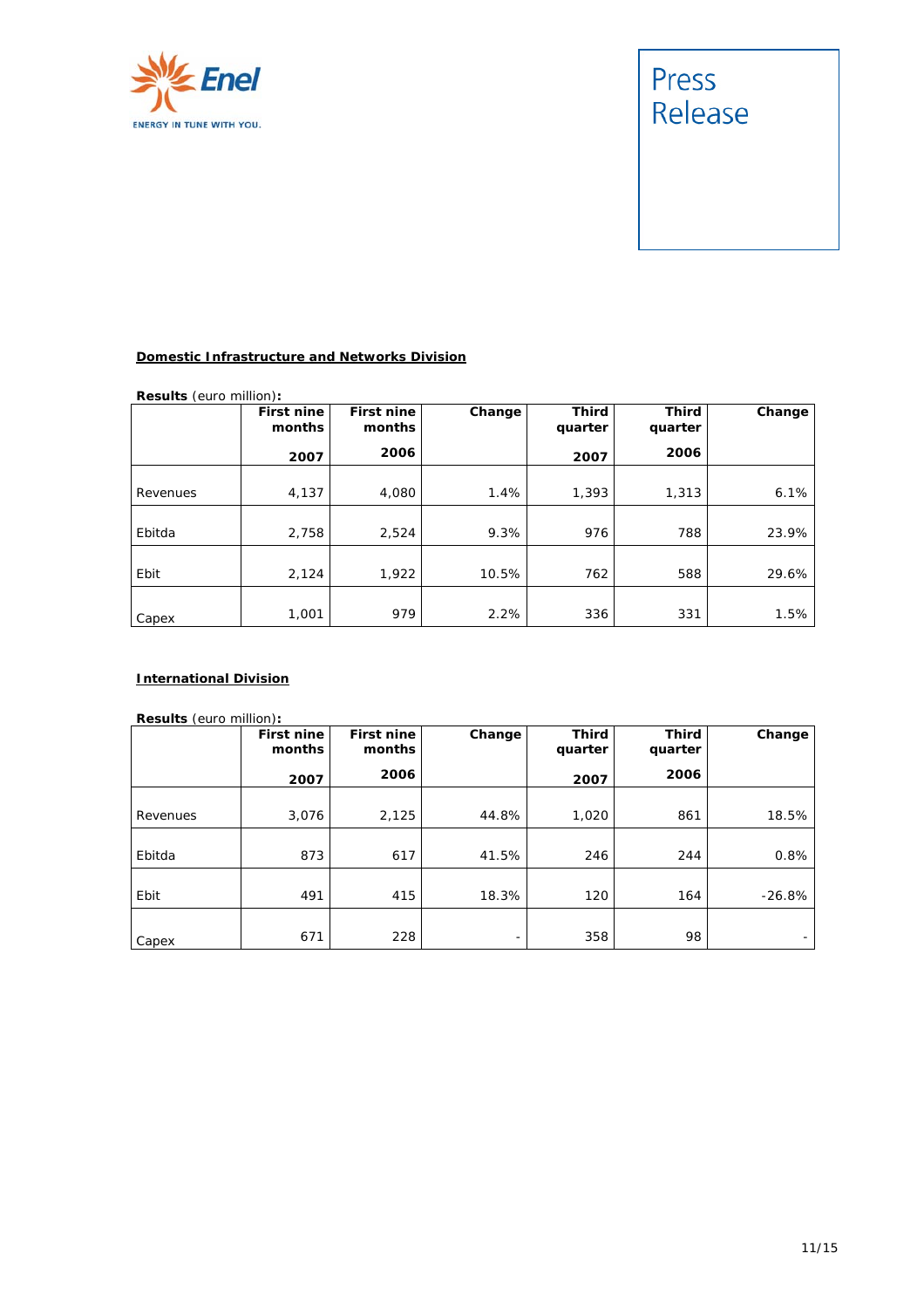

#### **Services and Other Activities**

| <b>Results</b> (euro million): |                             |                             |         |                         |                         |          |
|--------------------------------|-----------------------------|-----------------------------|---------|-------------------------|-------------------------|----------|
|                                | <b>First nine</b><br>months | <b>First nine</b><br>months | Change  | <b>Third</b><br>quarter | <b>Third</b><br>quarter | Change   |
|                                | 2007                        | 2006                        |         | 2007                    | 2006                    |          |
|                                |                             |                             |         |                         |                         |          |
| Revenues                       | 820                         | 782                         | 4.9%    | 274                     | 272                     | 0.7%     |
|                                |                             |                             |         |                         |                         |          |
| Ebitda                         | 135                         | 141                         | $-4.3%$ | 38                      | 44                      | $-13.6%$ |
|                                |                             |                             |         |                         |                         |          |
| Ebit                           | 75                          | 78                          | $-3.8%$ | 19                      | 23                      | $-17.4%$ |
|                                |                             |                             |         |                         |                         |          |
| Capex                          | 36                          | 37                          | $-2.7%$ | 11                      | 10                      | 10.0%    |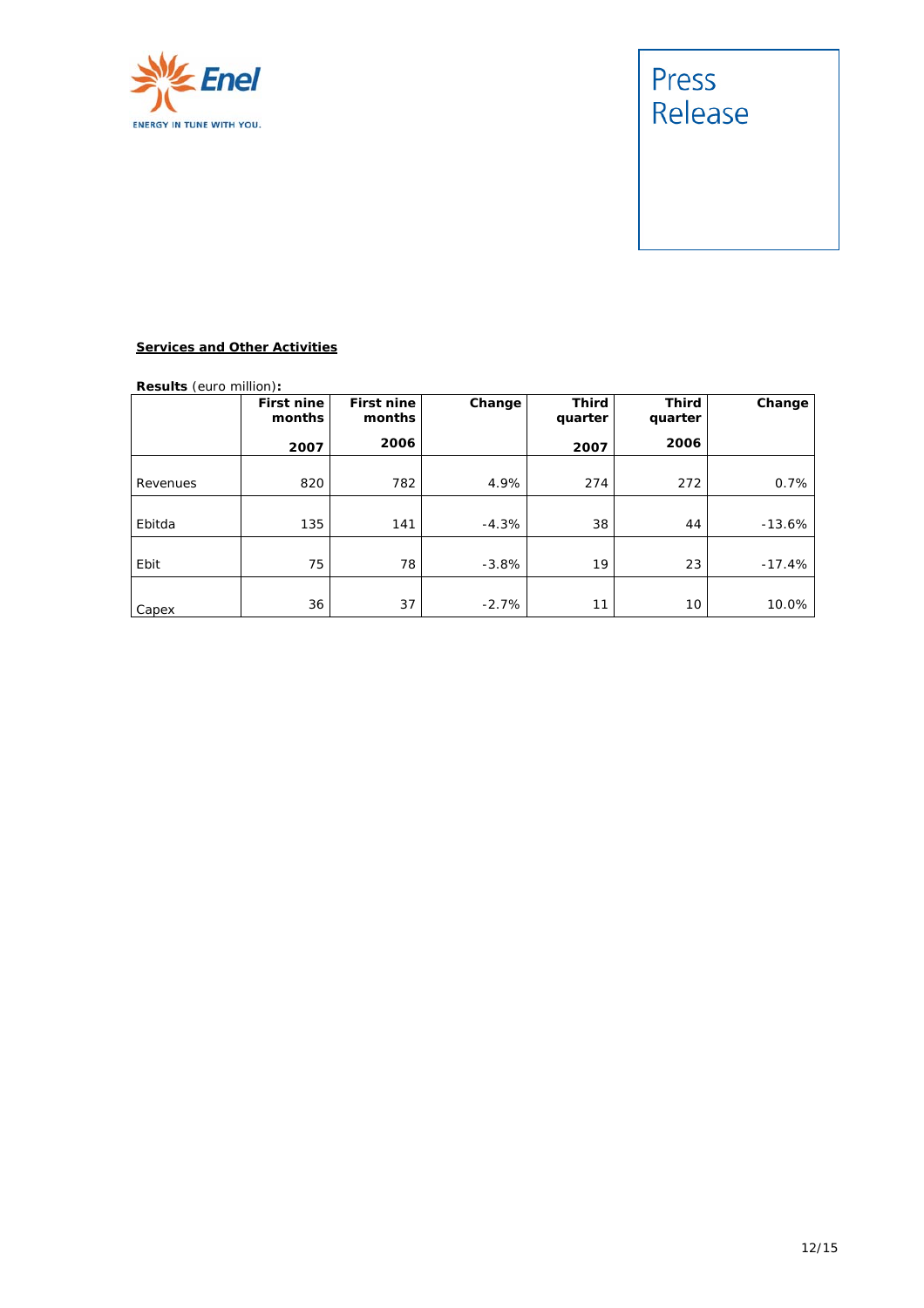



#### **Condensed Consolidated Income Statement**

| 3rd Quarter |              |                 |                          | Millions of euro                                                                                   |       | First nine months |       |           |
|-------------|--------------|-----------------|--------------------------|----------------------------------------------------------------------------------------------------|-------|-------------------|-------|-----------|
| 2007        | 2006         |                 | Change                   |                                                                                                    | 2007  | 2006              |       | Change    |
| 9,903       | 9,556        | 347             | 3.6%                     | <b>Total revenues</b>                                                                              |       | 28,760 28,621     | 139   | $0.5\%$   |
| 7,684       | 7,473        | 211             | 2.8%                     | <b>Total costs</b>                                                                                 |       | 22,049 21,813     | 236   | 1.1%      |
| 30          | (180)        | 210             |                          | Net income/(charges) from commodity<br>risk management                                             |       | (544)             | 544   |           |
| 2,249       | 1,903        | 346             | 18.2%                    | <b>GROSS OPERATING MARGIN</b>                                                                      | 6,711 | 6,264             | 447   | 7.1%      |
|             |              |                 |                          | Income from equity exchange<br>transaction                                                         |       | 263               | (263) |           |
| 632         | 583          | 49              | 8.4%                     | Depreciation, amortization and impairment<br>losses                                                | 1,960 | 1,642             | 318   | 19.4%     |
| 1,617       | 1,320        | 297             | 22.5%                    | <b>OPERATING INCOME</b>                                                                            | 4,751 | 4,885             | (134) | $-2.7%$   |
| 293         | 44           | 249             |                          | Financial income                                                                                   | 1,132 | 205               | 927   |           |
| 707         | 247          | 460             | $\overline{\phantom{a}}$ | Financial expense                                                                                  | 1,459 | 689               | 770   |           |
| (414)       |              | $(203)$ $(211)$ | $\blacksquare$           | Total financial income/(expense)                                                                   | (327) | (484)             |       | 157 32.4% |
| 2           | $\mathbf{1}$ | $\mathbf{1}$    |                          | Share of income/(expense) from equity<br>investments accounted for using the<br>equity method      | 3     | (7)               | 10    |           |
| 1,205       | 1,118        | 87              | 7.8%                     | <b>INCOME BEFORE TAXES</b>                                                                         | 4,427 | 4,394             | 33    | 0.8%      |
| 500         | 425          | 75              | 17.6%                    | Income taxes                                                                                       | 1,674 | 1,674             |       |           |
| 705         | 693          | 12              | 1.7%                     | <b>NET INCOME FOR THE PERIOD</b><br>(shareholders of the Parent Company<br>and minority interests) | 2,753 | 2,720             | 33    | 1.2%      |
| 9           | 31           | (22)            | $-71.0%$                 | Attributable to minority interests<br>Attributable to shareholders of the Parent                   | 75    | 80                | (5)   | $-6.3%$   |
| 696         | 662          | 34              | 5.1%                     | Company                                                                                            | 2,678 | 2,640             | 38    | 1.4%      |
|             |              |                 |                          | Earning per share (euro) <sup>(1)</sup>                                                            | 0,43  | 0,43              |       |           |

(1) Diluted earnings per share are equal to earnings per share.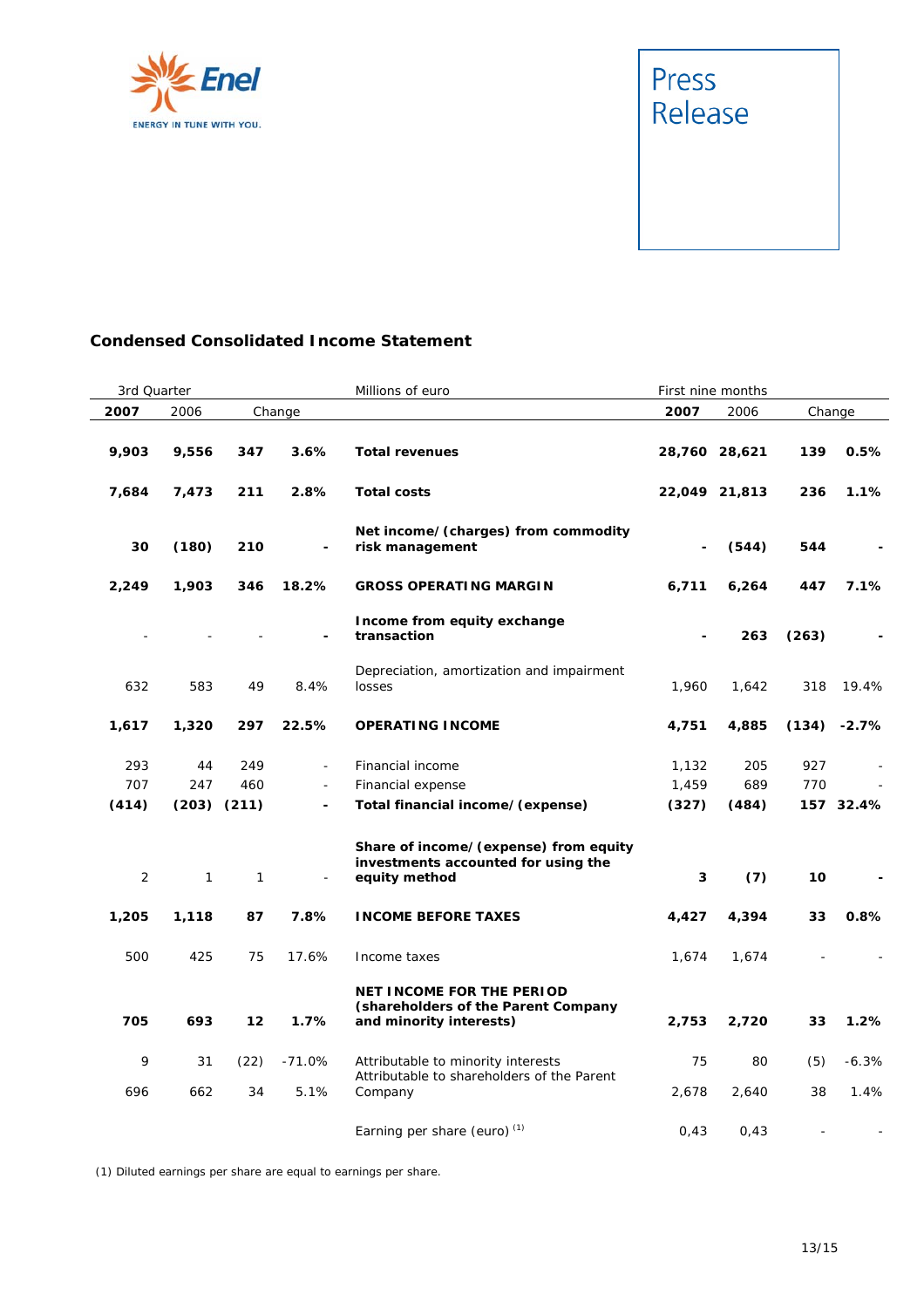



#### **Condensed Consolidated Balance Sheet**

|                                                                 |                   | at Dec. 31,     |               |
|-----------------------------------------------------------------|-------------------|-----------------|---------------|
|                                                                 | at Sept. 30, 2007 | 2006            | Change        |
| <b>ASSETS</b>                                                   |                   |                 |               |
| <b>Non-current assets</b>                                       |                   |                 |               |
| - Property, plant and equipment and intangible assets           | 37,315            | 35,557          | 1,758         |
| - Goodwill                                                      | 2,442             | 2,271           | 171           |
| - Investments accounted for using the equity method             | 11,991            | 56              | 11,935        |
| - Other non-current assets (1)<br><b>Total</b>                  | 4,593<br>56,341   | 3,616<br>41,500 | 977<br>14,841 |
| <b>Current assets</b>                                           |                   |                 |               |
| - Trade receivables                                             | 8,363             | 7,958           | 405           |
| - Inventories                                                   | 1,341             | 1,209           | 132           |
| - Cash and cash equivalents                                     | 1,769             | 547             | 1,222         |
| - Other current assets <sup>(2)</sup>                           | 5,527             | 3,286           | 2,241         |
| Total                                                           | 17,000            | 13,000          | 4,000         |
| <b>TOTAL ASSETS</b>                                             | 73,341            | 54,500          | 18,841        |
| LIABILITIES AND SHAREHOLDERS' EQUITY                            |                   |                 |               |
| - Equity attributable to the shareholders of the Parent         |                   |                 |               |
| Company                                                         | 18,246            | 18,460          | (214)         |
| - Equity attributable to the minority interests<br><b>Total</b> | 730<br>18,976     | 565<br>19,025   | 165<br>(49)   |
| <b>Non-current liabilities</b>                                  |                   |                 |               |

| - Long-term loans                                                     | 21,688          | 12.194          | 9.494          |
|-----------------------------------------------------------------------|-----------------|-----------------|----------------|
| - Other provisions and deferred tax liabilities                       | 9.938           | 9.288           | 650            |
| - Other non-current liabilities                                       | 2.603           | 1,160           | 1,443          |
| Total                                                                 | 34,229          | 22,642          | 11,587         |
| <b>Current liabilities</b>                                            |                 |                 |                |
| - Short-term loans and current portion of long-term loans             | 6,248           | 1.409           | 4,839          |
| - Trade payables                                                      | 5,839           | 6.188           | (349)          |
| - Other current liabilities and tax provision for the period<br>Total | 8.049<br>20,136 | 5.236<br>12,833 | 2.813<br>7,303 |
| TOTAL LIABILITIES AND SHAREHOLDERS' EQUITY                            | 73,341          | 54,500          | 18,841         |

(1) Of which long-term financial receivables amounting €148 million at September 30, 2007 and €1,090 million at December 31, 2006.

(2) Of which short-term financial receivables equal to €1,203 million at September 30, 2007 (€251 million at December 31, 2006) and securities equal to €47 million at September 30, 2007 (€25 million at December 31, 2006).